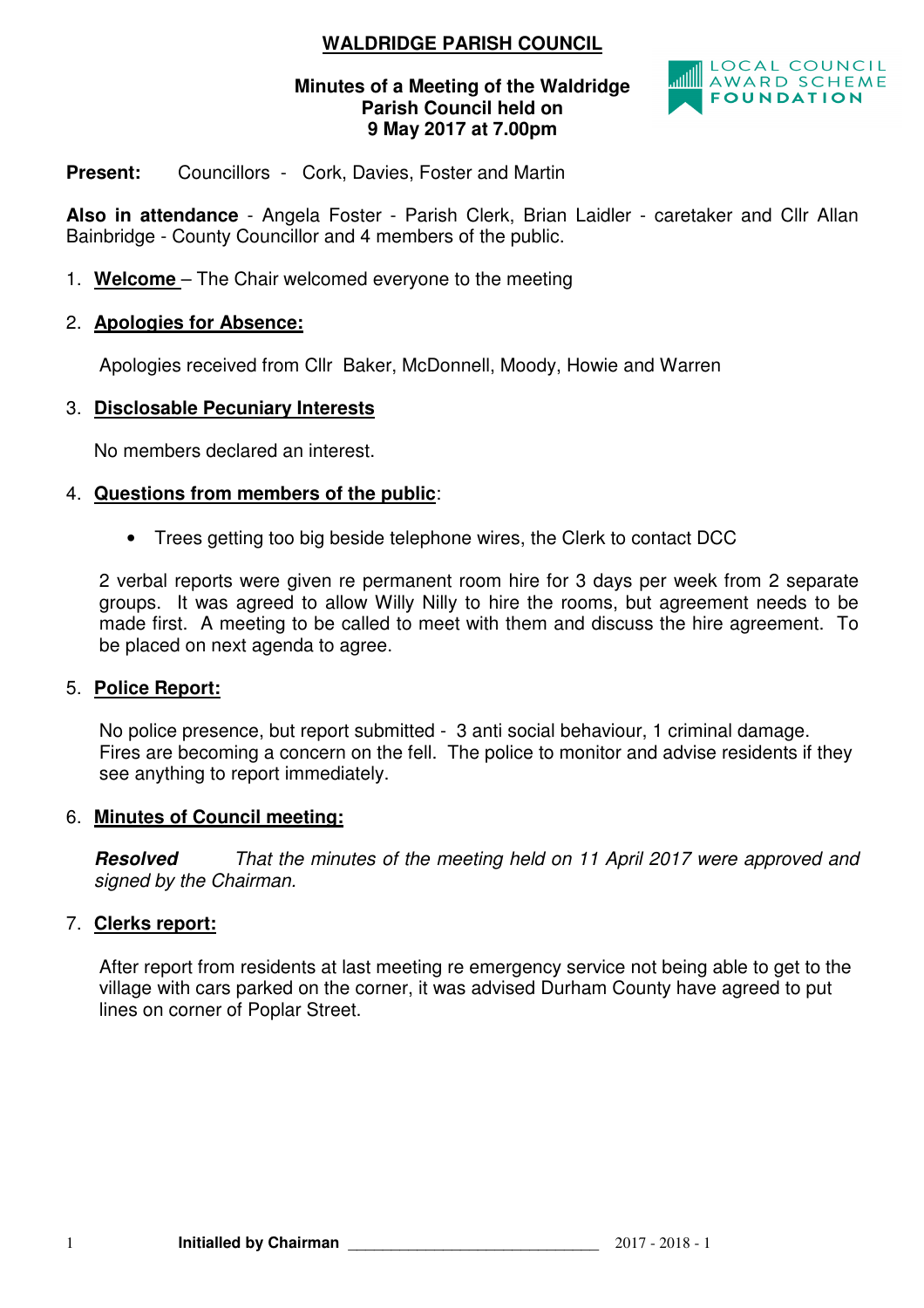# 9. **Parish Matters and on-going items**

### a) **Planning applications received**

- No applications received
- b) **To consider any planning applications received after the agenda was published.** 
	- No applications received

### c) **County Councillors report –**

Cllr Bainbridge the newly elected County Councillor attended and introduced himself to the members. He agrees to work closely with the Parish and attend meetings.

### d) **Fitness equipment / Millennium Green / goal posts / fun hoop monthly inspections –**

The Caretaker gave a verbal report, stating no issues arising within the green, all equipment in sound order.

**Resolved:** Report noted

### e) **Easter event**

Unfortunately the rain stopped the event.

**Resolved:** It was agreed to send cheque to face painter as she was on route when cancelled. It was agreed to still hold next year

- f) **Timetable of events** CDALC forthcoming events (if any)
	- Regional Training Seminar The Clerk requests to attend, cost £69

**Resolved:** It was agreed to allow Clerk to attend

- g) **Friends on Congburn Woods**  A new group to be formed to discuss issues in the woods from motobikes. Cllr Davies gave a brief outline of the group. This to be a permanent item on the agenda.
- h) **Policy review**  (if any to be reviewed/adopted)
	- no policies as were approved at the Annual Meeting of the Council
- i) **Annual return** The Council received and considered the Annual Return for the year ended 31 March 2017 which included the Statement of Accounts, the Annual Governance Statement and the Financial Information in section 4 of the Annual Return relating to the annual Internal Audit Report. They took on board all suggestions made.

**Resolved** To approve the Statement of Accounts for the year ended 31 March 2017

**Resolved** To approve the Annual Governance Statement for the year ended 31 March 2017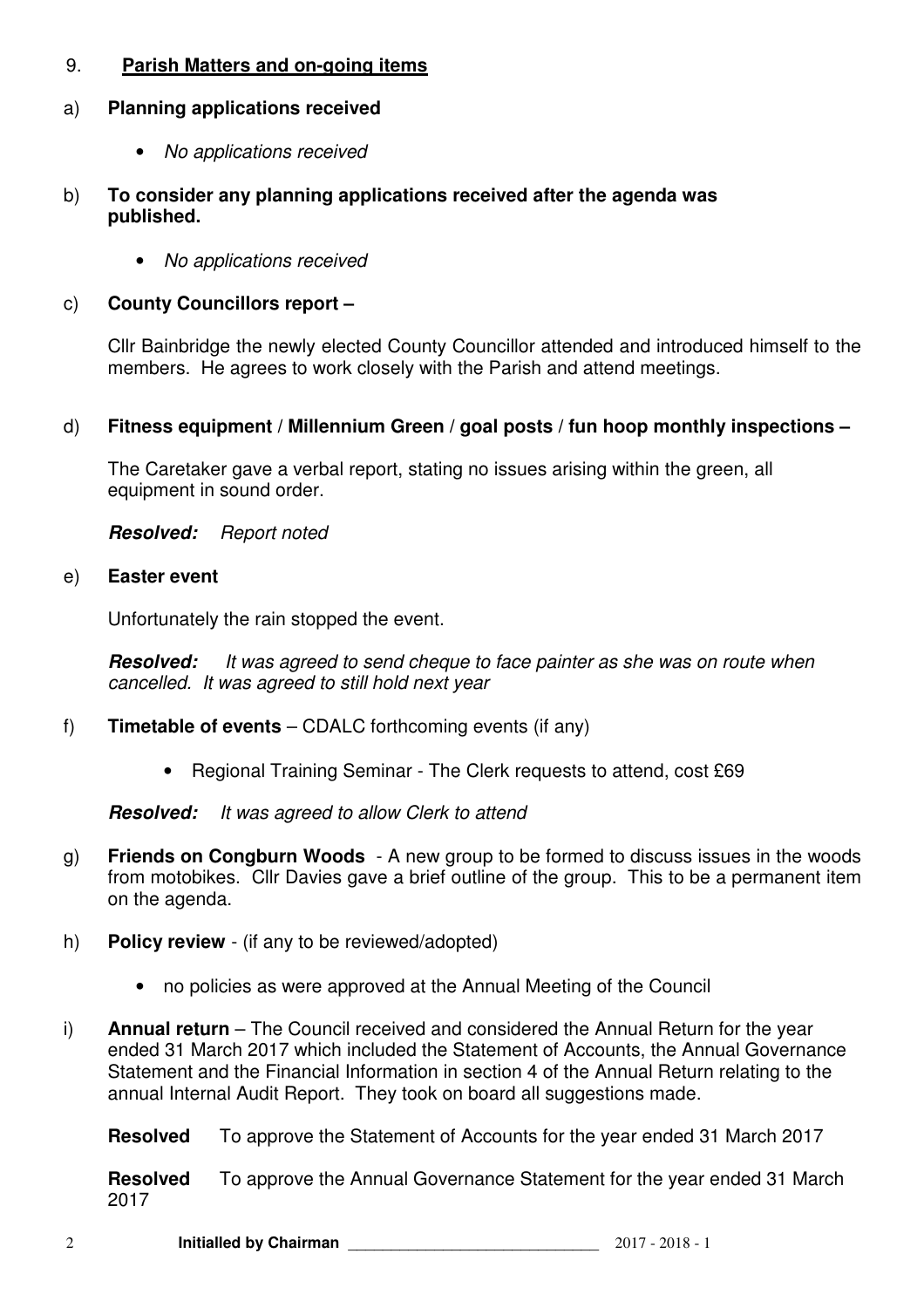### j) **Correspondence received**

• Room hire request for elections on 8 June - Cllr McDonnell to open up

# k) **Correspondence received after agenda published** (to note only)

• Apology letter received from person who drove onto the Millennium Green.

**Resolved:** It was agreed the matter is now closed

# l) **Waldridge in Bloom working group update –**

• Cllr Cork gave an update. He requested £100 to purchase 4 oak planters

**Resolved:** Update noted. It was agreed to pay the £100, a cheque to be raised

m) **Fun day -** All activities were discussed, the Clerk to continue to arrange.

# n) **AAP forum updates** –

- No update available
- o) **Urgent issues for noting** (Clerk to use delegated powers if necessary) **and any items Councillors wish to agenda for next meeting**

# 10. **Financial Matters**

.

| (a)                                                         | <b>Payments</b>                                                                                                                                                                                                                                                                                                                                                                                                                                                                                                             |  |
|-------------------------------------------------------------|-----------------------------------------------------------------------------------------------------------------------------------------------------------------------------------------------------------------------------------------------------------------------------------------------------------------------------------------------------------------------------------------------------------------------------------------------------------------------------------------------------------------------------|--|
| Resolved: That the following payments be agreed:            |                                                                                                                                                                                                                                                                                                                                                                                                                                                                                                                             |  |
| (1)<br>(2)<br>(3)<br>(4)<br>(5)<br>(6)<br>(7)<br>(8)<br>(9) | That the sum of £642.06 be paid to Mrs A Foster (April 2017 wage) - to include<br>one increment as per contract of employment and pay increase as per NALC 2<br>year deal<br>That the sum of £211.7 be paid to Mr B Laidler (April 2017 wage) - to include<br>increase in living wage<br>That the sum of £584.42 to be paid to CDALC - subscriptions<br>That the sum of £450.00 be paid to S Lowery - Audit<br>That the sum of £49.68 be paid to St Johns Ambulance<br>That the sum of £100.00 be paid to G Cork - planters |  |
| (b)                                                         | <b>Receipts</b>                                                                                                                                                                                                                                                                                                                                                                                                                                                                                                             |  |
| (1)<br>(2)                                                  | <b>Resolved:</b><br>That the following receipts be noted:<br>That the sum of £24.00 was received for room hire<br>That the sum of $£1,443.26$ was received - vat reclaim                                                                                                                                                                                                                                                                                                                                                    |  |